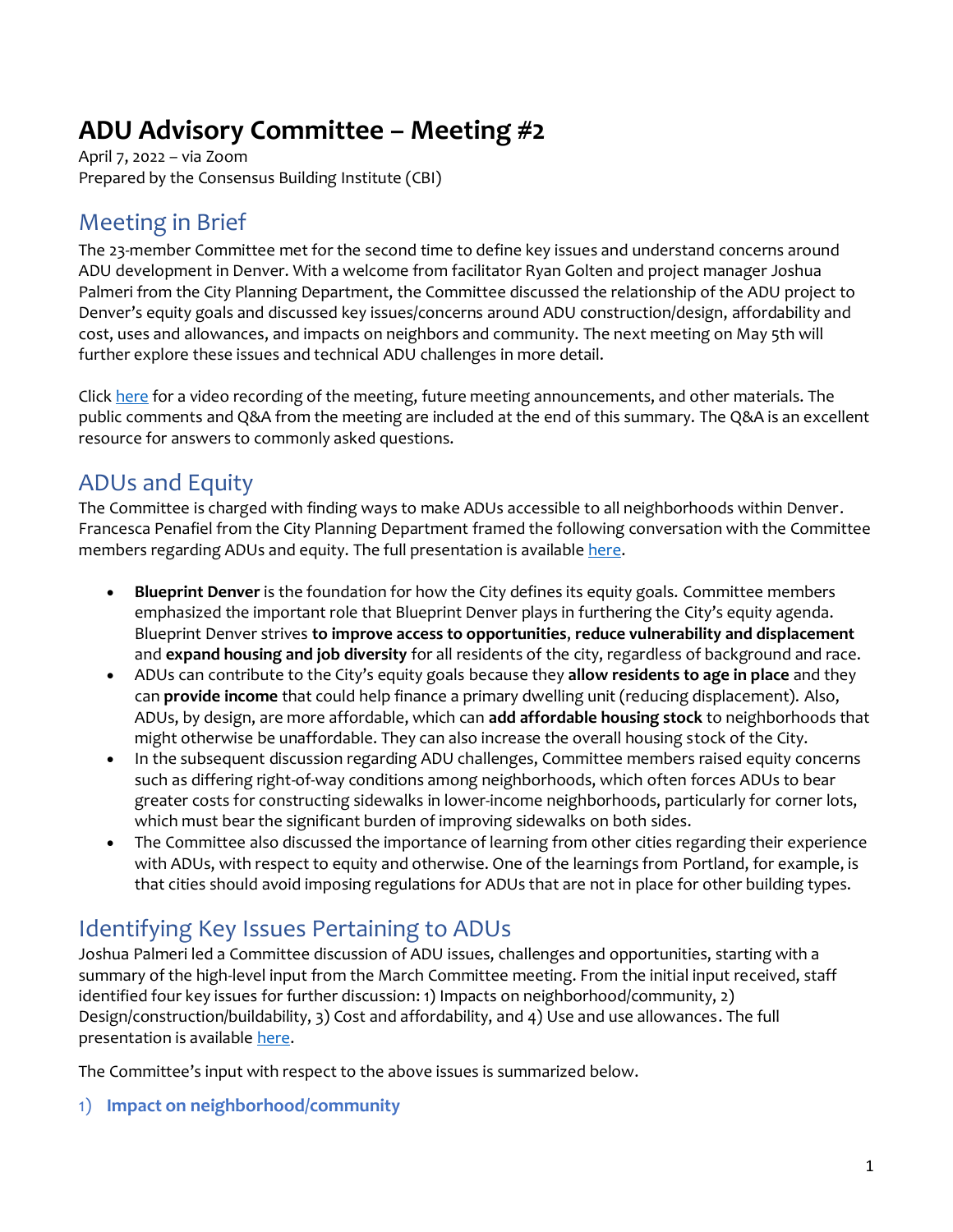- How can we preserve **open space/yards** in the construction of ADUs?
- Many Committee members cited **parking** as a significant issue. This may be able to be remedied by issuing parking permits. The zoning code doesn't require off-street parking for ADUs.
- There was discussion about the overall size of ADUs and neighbors' **privacy** concerns.
- Committee members raised concerns around ADUs being built with **garages**. This can be more cost prohibitive.
- **Setback** requirements in particular neighborhoods could limit the construction of ADUs.
- There have been successful stories of people building ADUs with their **neighbor's input** to address privacy concerns up front.
- Overall, all lots/neighborhoods are **different**. If a particular type of ADU works better on a certain lot and/or neighborhood, it should be encouraged.

#### 2) **Design/Construction/Buildability**

- **Minimum lot size** requirements are huge barriers to construction and have equity implications.
	- ➢ They restrict detached ADUs, even when a neighborhood is zoned for them.
	- ➢ Many expressed an interest in flexibility regarding minimum lot size requirements, e.g., if someone has a lot that is smaller than the minimum ADU requirement.
	- ➢ Some believe that minimum lot size should be eliminated as a requirement, based on the equity implications.
- There should also be an emphasis on **sustainable** design practices, i.e., turning a garage into an ADU.
- The current **1.5-story rule** wastes space and adds costs. There should be **overall flexibility** in design.
	- $\triangleright$  Current zoning codes limit the square footage of a lot that an ADU can cover, with garages being exempt.
	- ➢ On a larger lot, ground floors should be allowed to be bigger, and on smaller lots, they should be smaller.
	- $\triangleright$  Since current ADUs are only allowed to be up to 1 % stories high for a detached ADU, the second story has technically less livable space due to the milk-carton roof.
	- ➢ The City should allow for variability in roof design and ground floor size to allow more livable space.
- The issue of privacy could be solved through different designs in window direction.

#### 3) **Cost and Affordability**

- It should be easier and more affordable to build a **single-story** ADU than an ADU over a **garage**.
- Can we allow more **livable space** within ADUs? There needs to be an emphasis in finding the most **economical** square footage.
- The city requires property owners conduct a **soil analysis,** which may determine that excessive foundations be constructed that can make ADUs very cost-prohibitive.
- **Prefabricated** ADUs can make ADUs more affordable. **Tiny homes** are another option that should be encouraged.
- Having a 1 ½ story rather than a 2-story limit can be more cost-prohibitive, since it **forces people to build bigger units** in order to fit a lot into a little space.
- When building a 1 ½ story ADU with a **garage** below, someone could potentially make ½ of the garage into **livable space**, which expands the 75% livable space threshold.
- **Property taxes and/or tax incentives** were raised as a question.
	- ➢ While ADUs apparently do not have a significant effect on property taxes (any more than a typical expansion would, such as a pool or pergola), it was suggested that, unlike other 'luxury' expansions, ADUs should in fact have a tax incentive.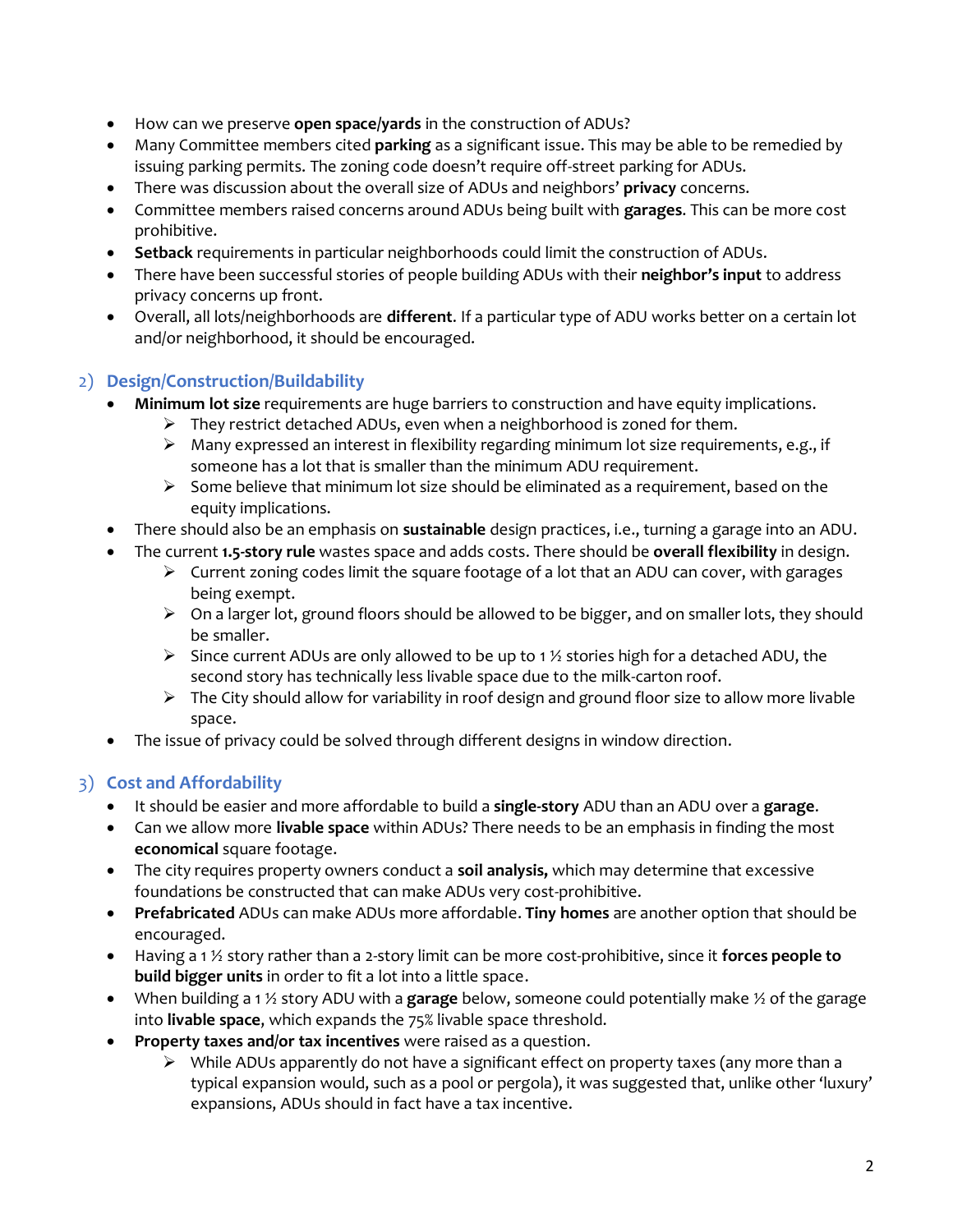- ➢ The City explained there is no evidence of a negative relationship between your property value and your neighbor's ADU.
- ADUs should have their own sliding scale of **sewer tap fees** so they do not have to pay as much as single-family homes. In general, infrastructure and utility costs should be proportional for ADUs or otherwise more equitable.

#### 4) **Uses and Use Allowances**

- The process of building ADUs should be easier than it is for people who own **historic buildings**. Historic conversions are some of the best options for affordable housing in Denver and would complement ADUs nicely.
- There is a shortage of **commercial space** in Denver. We should think about what kind of ADU uses would be appropriate in the commercial category.
- Distinct from short-term rentals, **long-term rentals** should be allowed for ADUs.
- There should be more **flexibility** for a resident who wishes to **rent the primary unit** while living in the ADU. This could allow seniors to move into the smaller space and age in place.
- Likewise, there should be flexibility in the policy requiring owners to live on the property, e.g., if the. owners' family lives in the primary unit. It was suggested that a pilot program could be helpful to see if this rule is needed.
- There should be an option for ADUs to be **expanded** into single-family homes.
- ADUs should be allowed behind townhomes, condos, row homes and other types of residences to promote equity and diverse options for ADUs.

#### 5) **Other issues to follow up on**

• Discuss requirements triggered by ADUs compared with other improvements.

### Process Check-In and Next Steps

Joshua Palmeri revisited the Committee's timeline and emphasized the Committee is still in the 'Exploring the Issues' phase.

#### Focus Groups

The City is anticipating four Focus Groups, which will center around the key issues discussed in today's meeting. Committee members are asked to sign up for at least one of these four groups, which will enable at least one member to report back to the larger Committee.

| Impact on               | Design/Construction/Buildability | <b>Cost and Affordability</b> | <b>Use and Allowances</b> |
|-------------------------|----------------------------------|-------------------------------|---------------------------|
| neighbors/community     | <b>Group</b> (potential AIA      | Group (including              | Groups $(e.g.,$           |
| group (at least 1 focus | partnership,                     | builders, affordable          | duplexes, row             |
| group meeting will      | architecture/accessibility-      | housing, and industry-        | homes)                    |
| focus on the suburban   | focused)                         | focused                       |                           |
| context; this may       |                                  | representatives)              |                           |
| become a broader        |                                  |                               |                           |
| public meeting)         |                                  |                               |                           |

### Wrap Up & Next Steps

**Next meeting:** May 5, 4:30-6:30 – to further explore these issues and technical ADU challenges in more detail.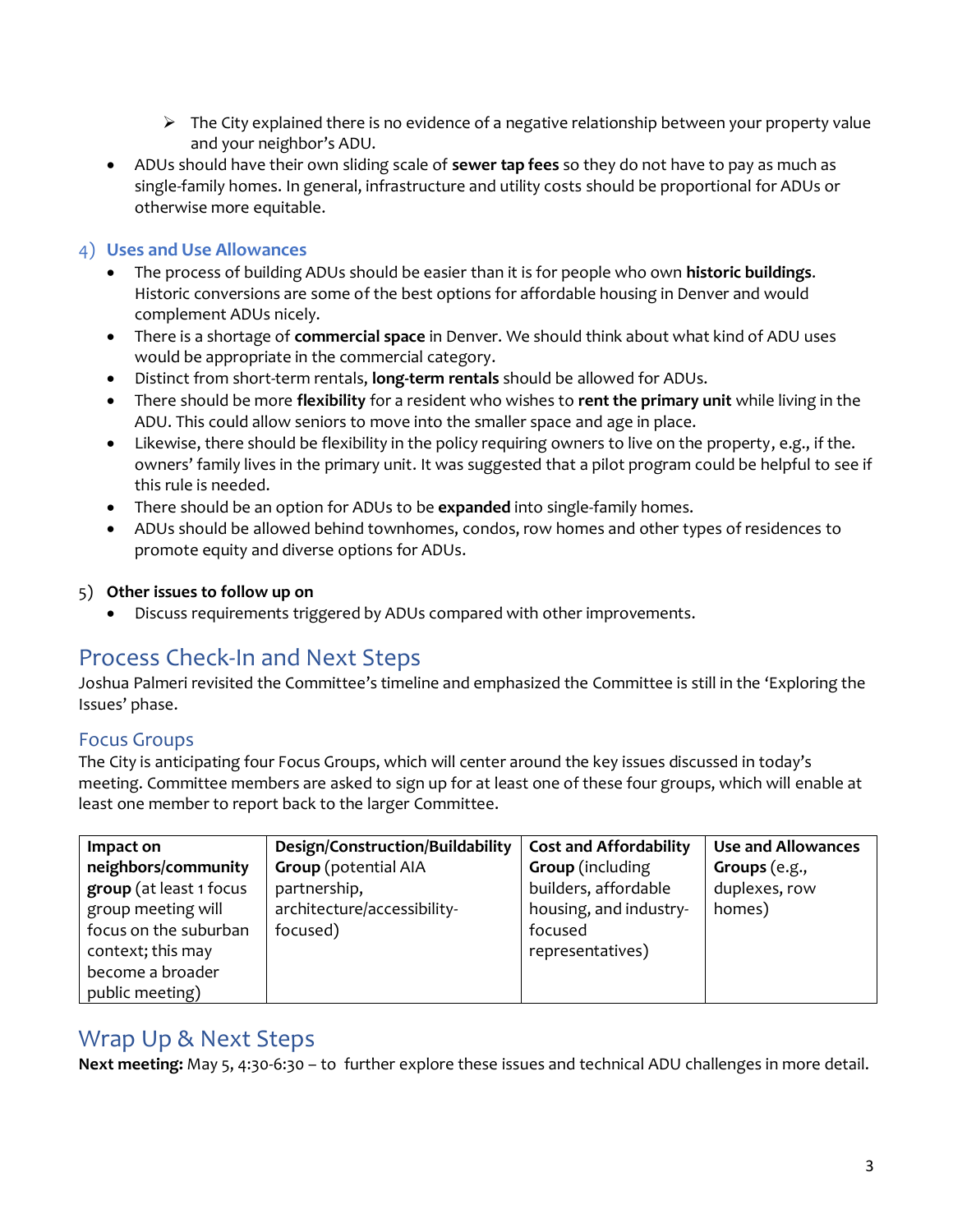**Homework**: Please share suggestions/requests for technical resources to help inform Committee decisions (as relevant) and sign up for Focus Groups!

#### Meeting Attendees

The meeting was attended by the following Committee members and City staff:

City and County of Denver – Community Planning and Development Joshua Palmeri, Senior City Planner and Project Manager Abe Barge, Principal City PlannerLibby Kaiser, Senior City Planner Fran Penafiel, Senior City Planner

#### Committee Members

| Present |                                     |                                                                                                                                |
|---------|-------------------------------------|--------------------------------------------------------------------------------------------------------------------------------|
| x       | Councilwoman Kendra<br><b>Black</b> | Denver City Council Member for District 4                                                                                      |
| x       | Councilman Chris Herndon            | Denver City Council Member for District 8                                                                                      |
| X       | Gabriel Calderon                    | Member of BRUN-Berkeley Regis United Neighbors RNO                                                                             |
| X       | Ozi Friedrich                       | Architect; member of Baker Landmark Commission                                                                                 |
| x       | Emily Goodman                       | Community Navigator for East Colfax Community Collective                                                                       |
| X       | Naomi Grunditz                      | Clayton resident; planner and aide for Council District 1                                                                      |
| x       | Mary C Hawthorne                    | Wellshire resident; member of Cherry Hills Heights HOA                                                                         |
|         | Chelsey Hume                        | Virginia Village resident; ADU project manager for Habitat for<br>Humanity of Metro Denver                                     |
| x       | Lisa Kerin-Welch                    | Mayfair-Montclair resident, real-estate advisor for ADU4U;<br>member of STRAC-Denver's Short-Term Rental Advisory<br>Committee |
| X       | Pamela Jiner                        | Director of Monbello Walks/Montbello 2020                                                                                      |
| x       | Jennifer Steffel Johnson            | Park Hill resident; CU Denver Professor of Planning                                                                            |
| x       | Rosemary Stoffel                    | University Park resident; board member of University Park<br>Community Council                                                 |
| x       | Shawn Johnson                       | Sunnyside Resident; has experienced barriers building a fully<br>accessible ADU for his aging mother                           |
| x       | Gosia Kung                          | Sloan Lake resident; architect; Denver Planning Board Member                                                                   |
| X       | Terra Mazzeo                        | City Park West resident; architect; owner of AlleyFlats (ADU<br>prefabrication/development company)                            |
| X       | <b>Brooke Murphy</b>                | La Alma-Lincoln Park resident; planner/impact associate for<br><b>Elevation Land Trust</b>                                     |
|         | Cesar Olivas                        | Chaffee Park resident; architect working on affordable housing                                                                 |
| x       | Donna Repp                          | Mar Lee resident; past president of the Mar<br>Lee/Brentwood/Sharon Park Neighborhood Association                              |
| X       | Suzanne Reede                       | Regis resident; concerned with housing options and short-term<br>rentals near the university                                   |
| X       | Sarah Senderhauf                    | Park Hill resident; ADU sales manager/real-estate broker with<br><b>L&amp;D Construction</b>                                   |
| X       | <b>Renee Martinez Stone</b>         | West Highlands resident; Executive Director of WDRC-West<br>Denver Renaissance Collaborative                                   |
| X       | Michelle Ferrigno Warren            | Athmar Park resident; Athmar Zoning Committee member                                                                           |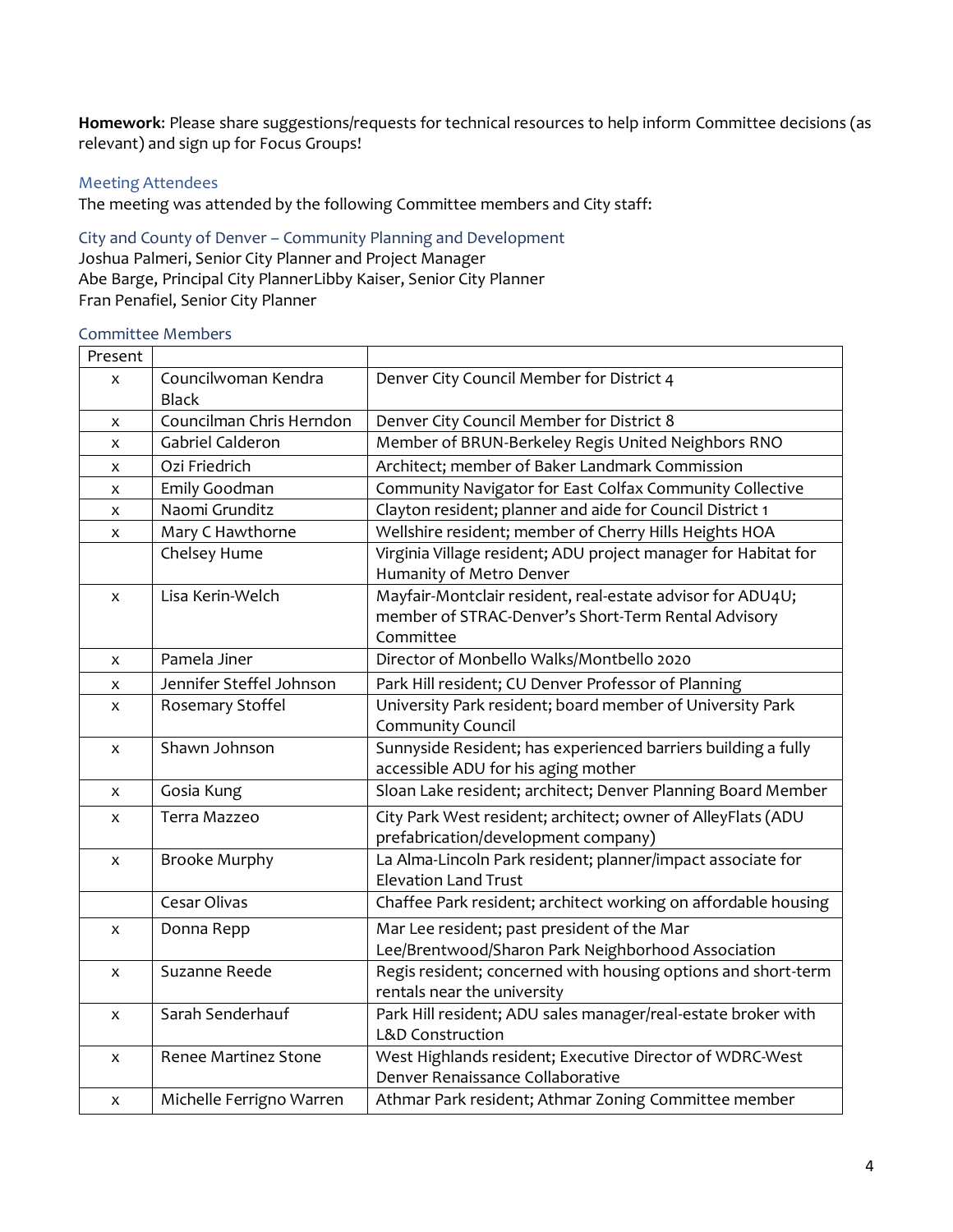| Darcy Wilson | <sup>1</sup> Cole resident; construction professional for Stan Mar; member |
|--------------|----------------------------------------------------------------------------|
|              | of the African-American Construction Council and UNDR -                    |
|              | United Neighbors of NE Denver                                              |

## Public Comment

- There was one comment regarding the project plan. In the current phase of the project, there does not seem to be an opportunity for the public to provide input. The current trajectory of the project only allows the public to provide input after alternatives have been identified, so the Committee should tap into the intelligence of the public earlier in the project.
	- We do have public outreach earmarked for this initial phase of the project, in the form of online engagement, we will be putting out a public survey to help identify and categorize the issues.
- There was also a comment about wanting the Committee to break down each regulation of ADU development, in order to see if the rules and regulations are redundant.
	- o *An open-invite event is planned for this phase of the project. The Committee will be diligent about soliciting the input of the public in the future.*

# Public Q&A

- If our zoning changes to allow ADUs, when would we be allowed to start the process of applying for permits?
	- o *You could apply right away if your property is zoned to allow an ADU. This project won't rezone properties, however, so in the near term you would still need to apply for a rezoning before a permit.*
- Some concern about ADUs might be addressed with diagrams of current use-by-right building up of a site, so folks can see what impacts are already possible by right and have nothing to do with an ADU. This often shows the much lower impact of an ADU.
	- o *As this project progresses, we will model various scenarios to illustrate the impacts of ADUs and other detached structures under existing regulations as well under potential future regulations that are more context sensitive (i.e., urban vs. suburban).*
- Excellent! I think when the diagrams of what is already possible to be built for the main house sits next to what is possible from an ADU, it becomes easy for the ADU concerns to become diminished. I look forward to seeing your scenarios.
	- o *Absolutely! Right now, we're still exploring the issues, but diagrams will be key once we dig into potential solutions.*
- Can ADUs increase home prices because a property potentially becomes an income-producing property with an ADU, and sellers will take that into account when selling?
	- o *Regardless of whether an ADU is for rent (income producing) or occupied by other family members, it will increase the value of the property the ADU is on. However, we've heard the value increase is typically less than the cost to build the ADU. A property with an ADU will not impact the value/cost of nearby properties without ADUs.*
- Shouldn't neighborhoods surrounding colleges and universities be zoned for ADUs by default? Wouldn't ADUs actually reduce parking pressures around universities, as students who want a nearcampus residential experience would walk to campus, and would not need to bring a car to college?
	- o *Allowing more ADUs in certain neighborhoods, like those surrounding educational institutions, may make sense, but as we're hearing there are still a lot of concerns regarding our current one-*